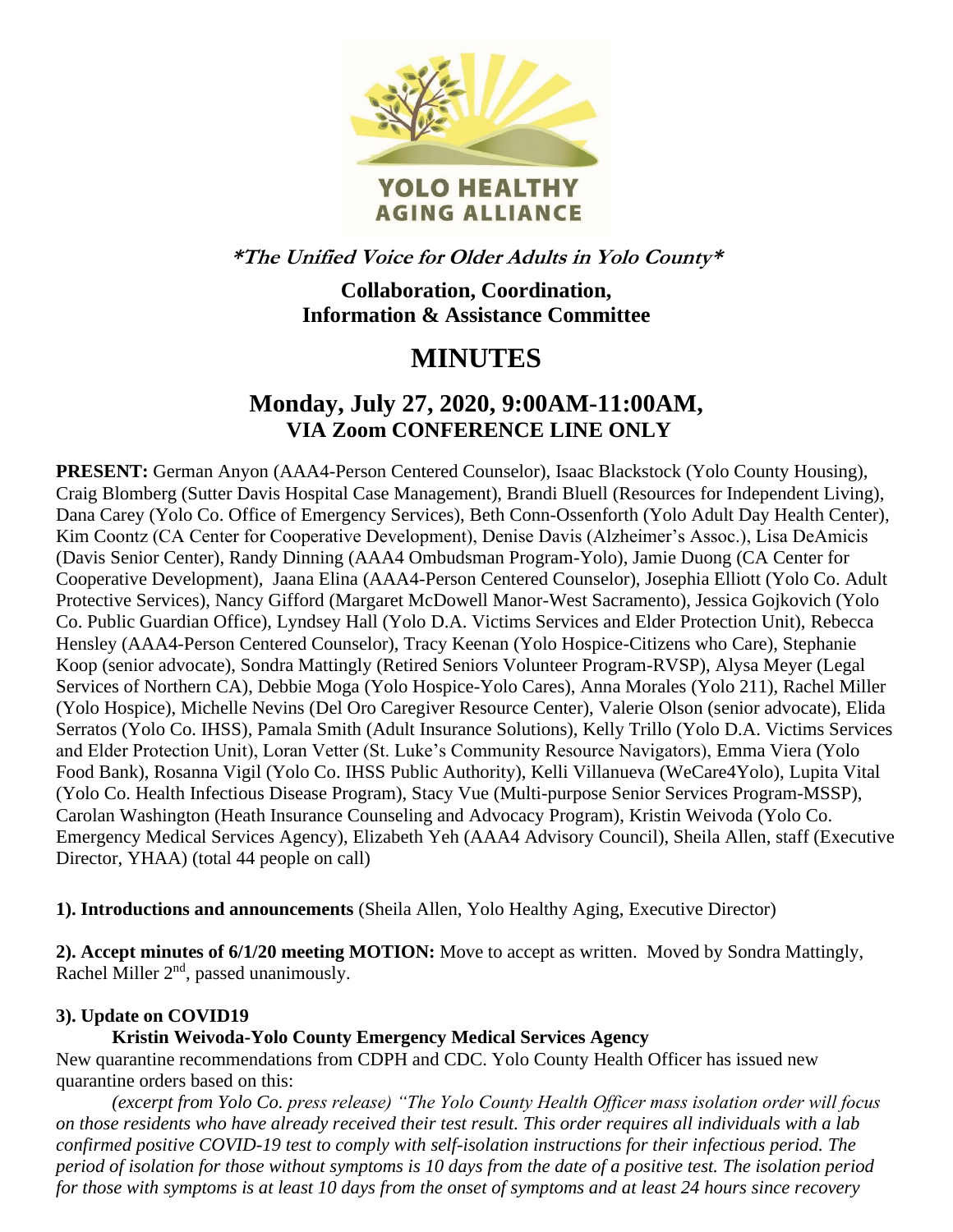*2*

*(meaning resolution of both fever without the use of fever-reducing medications and the improvement of cough and shortness of breath, if present). Under the isolation order, COVID-19 positive individuals are required to do the following:* 

• *Isolate themselves in their home or another residence for 10 days. They may not leave their place of isolation or enter any other public or private place, except to receive necessary medical care or during an emergency that requires evacuation to protect the health and safety of the person.* 

• *Tell their close contacts that they need to quarantine themselves. Close contacts of an individual who has COVID-19 are persons who, during the individual's infectious period, were within six feet of the individual for 15 minutes or longer The infectious period commences 48 hours before symptoms began (or, in the absence of symptoms, 48 hours before the date of administration of a positive test) and ends when the isolation period is over.* 

• *Carefully review and follow the "Home Isolation Instructions" posted at https://covidtesting.yolocounty.org (and included in the order). The individual should also refer their close contacts to follow these instructions.* 

*The mass quarantine order is directed at residents who have had close contact with a positive COVID-19 individual. Close contacts are required to do the following:* 

• *Stay in their home or another residence for 14 days from the last date that they were in contact with the case. Persons are required to quarantine themselves for the entirety of the 14-day incubation period because they are at high risk of developing and spreading COVID-19. They may not leave their place of isolation or enter any other public or private place, except to receive necessary medical care or during an emergency that requires evacuation to protect the health and safety of the person.* 

• *Carefully review and follow the "Home Quarantine Instructions" posted at https://covidtesting.yolocounty.org (and included in the order).* 

• *Health workers and first responder agency workers, may exempt from quarantining if they inform their employer, are showing no symptoms, and the employer determines they are needed at work based on staffing need."*

Assessing how long term care facilities are operating and assisting with long term planning. Current Outbreaks (note: for COVID, even one case is an outbreak in a facility) Anderson, Stollwood, Courtyard, Riverbend, The Californian, and Woodland Residential Services. All are following mitigation plan. Monitoring hospital capacity and addressing needs, e.g.: Dignity recently needed additional PPE and got them delivered. State will open surge location (Sleep Train Arena) only if all local hospitals maxed out. Medical Health system currently running smoothly.

Testing results-why taking so long? Yolo Co. increased capacity including who does testing so labs are behind in running tests, resulting in slow result times.

Question from Craig Blomberg (Sutter Davis Hospital): very difficult to find rehab or skilled nursing locations in county to discharge from hospital with 3-4 SNF not accepting patients (note: Stollwood is closing permanently) and 2 others being investigated for outbreaks. Where can people go? Sleep Train Arena may include step down and SNF ability if and when it opens.

**Dana Carey-Yolo County Office of Emergency Services** Last week Yolo County Office of Emergency Services closed the emergency operations and HHSA emergency center to create new COVID Response Operation Center (CROC) which includes HHSA, Office of Emergency Services and fire. To address our ongoing increase in cases, Yolo Co. has increased staffing for contact tracing (staff trained from HHSA),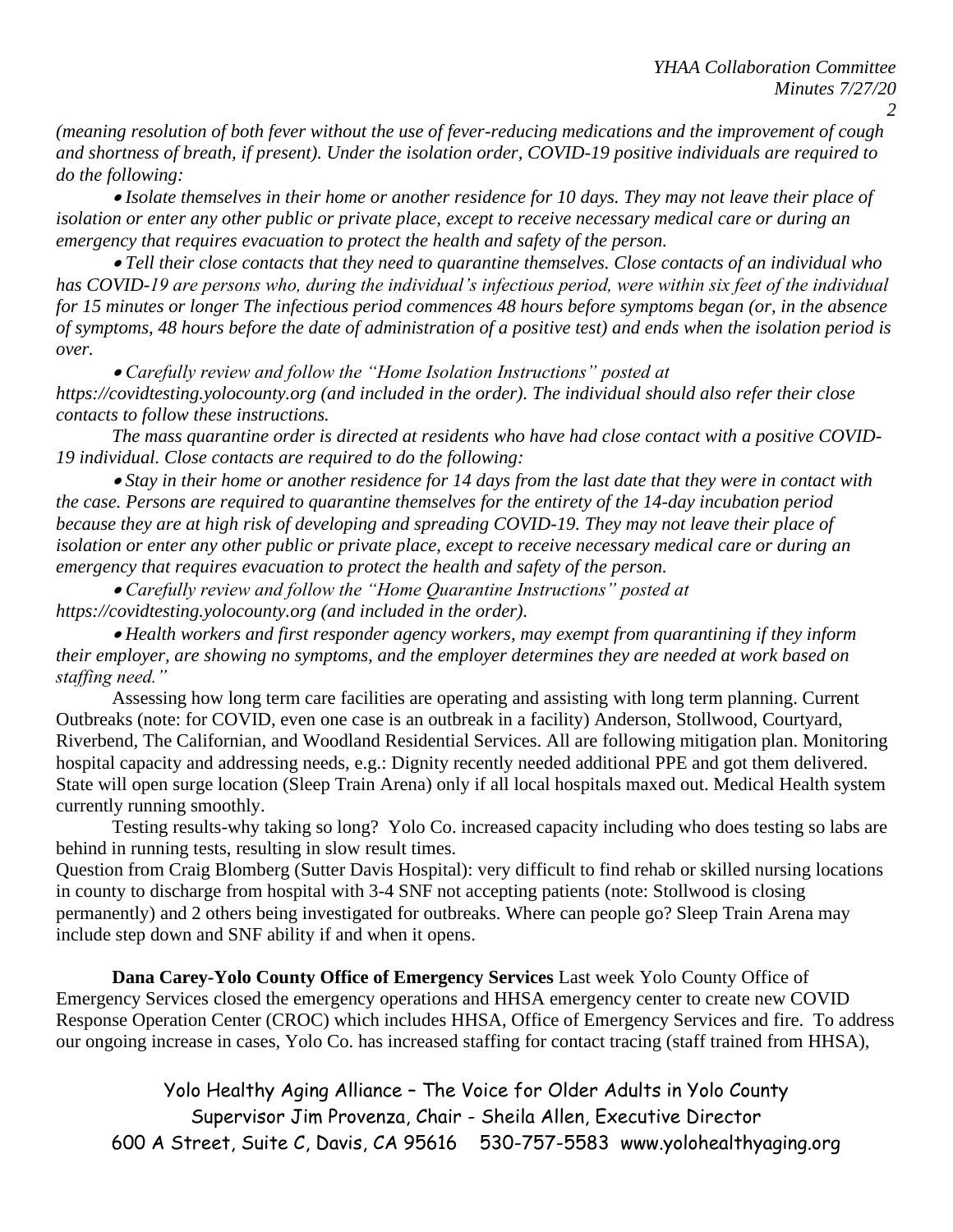Board of Supervisors created a new ordinance for enforcement with probation department staff to follow up on reports of non-compliance including fines for non-compliance.

Testing-ramped up to higher levels. County now has access to CARES funding (through Dec. 31). For state testing in Yolo Co. you need an appointment. County testing is open with no appointments (4 hours at a time or until tests run out) in different Yolo communities. Testing from Public Health lab used for contact investigation. Hiring extra help for contact tracing. Question: With additional sites what are the result turnaround times? State testing sites (10+ days) county test sites (2-5 days). Link for testing schedule and locations: [https://www.yolocounty.org/health-human-services/adults/communicable-disease-investigation-and](https://www.yolocounty.org/health-human-services/adults/communicable-disease-investigation-and-control/novel-coronavirus-2019/coronavirus-testing/)[control/novel-coronavirus-2019/coronavirus-testing/](https://www.yolocounty.org/health-human-services/adults/communicable-disease-investigation-and-control/novel-coronavirus-2019/coronavirus-testing/)

Creating a vaccine distribution plan for when COVID vaccine is available. Will be using fall regular flu immunization clinics for practice which will mostly be drive through.

## **4). Provider spotlight: New Programs – None.**

- **5). Round table discussion from participants**-report on services from members and updates from continuing members (all)
- **Yolo County Housing (Isaac Blacklock)** All Yolo Co. Housing computer centers are closed. Need to hear from School Districts regarding school plans before opening. Housing Coordinator is now making weekly calls to all seniors and persons with disabilities to check in on them. Referring to new services as needed. New interim director is Sandra Sigrist, former Yolo Co. Adult and Aging Branch Director. Housing availability is online. New housing will be announced on website<http://www.ych.ca.gov/>
- **Yolo Adult Day Health Center (Beth Conn-Ossenforth)** Yolo ADHC has a new permanent phone number: 530-669-3700, emails remains the same: [beth.conn-ossenfort@dignityhealth.org.](mailto:beth.conn-ossenfort@dignityhealth.org) Still working by phone and home visits (no in center services yet). Currently planning for end of Aug. for modified in-person services depending on county COVID numbers. Expanding their YouTube and Zoom groups: e.g.: morning exercises [https://www.youtube.com/watch?v=IDlRo0ZvcRw.](https://www.youtube.com/watch?v=IDlRo0ZvcRw) Finding that some participants have IHSS caregivers who are positive or exposed so assisting with back up caregiving referrals. Question regarding need for ongoing advocacy to ensure continued funding of the program. Currently, the proposed elimination of MediCal funding of Adult Day Programs is off the table but advocates are watching carefully as budget updates occur.

## **Yolo Hospice Programs**

**Citizens who Care (Tracy Keenan)** Still no home visits, still making phone calls and sending resources and supports, Saturday Club still on hold.

**Yolo Hospice (Rachel Miller) –** Most volunteering programs are on hold with exception of deliveries. Advance Caring "Five Wishes" webinar series just completed. Continuing to provide this education service and have had very positive response in both number of participants and number of persons that complete the forms.

**Yolo Cares (Debbie Moga)** A palliative care program. Doing telemedicine, and telephone support. **Galileo Place (adult day program)** Construction wrapping up, working on license, planned opening in early 2021.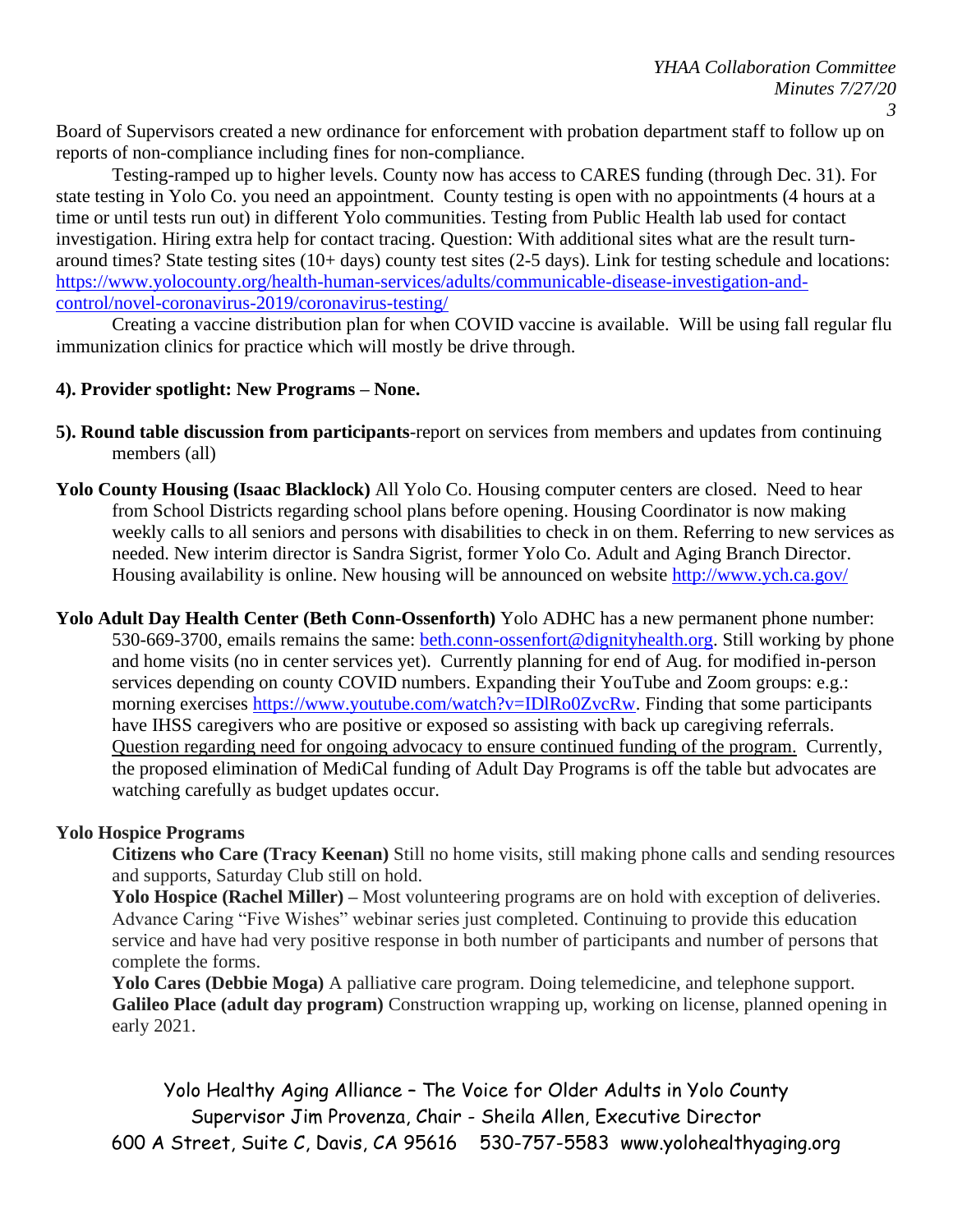- **Sutter Davis Hospital (Craig Blomberg)** Hospital is doing ok, staff and environment have adapted including having a COVID positive area. Have occasionally had full ICU (6 beds). Current challenge is the difficulties finding places to place people for rehab after discharge.
- **Adult Insurance Solutions (Pamala Smith)** No new updates, clients are doing well and able to get services, retraining for new Medicare season coming up.
- **Yolo Food Bank** (**Emma Vieira)** Working with non-profits to connect to their non-profit "food store" (low price food by the pound). To shop at the store email Emma: [emma@yolofoodbank.org.](mailto:emma@yolofoodbank.org) June 25<sup>th</sup> ended home delivered food box program due to insufficient funding, were delivering weekly food boxes to over 2000 household. Looking for alternative ways of serving seniors by relying on partnerships. Some new food distributions locations at senior housing complexes. By end of the month would like to find new ways of serving this population. Farm Fresh to You boxes available for those who really cannot leave home (about 300 people currently).
- **AAA4 Person Centered Counselors (German Ayon, Jaana Elina & Rebecca Hensley)** Delivering food to Project Room Key participants throughout Yolo-serving 75-80 people 3 times a week (persons experiencing homelessness during COVID-older adutls and persons medically at-risk). AAA4 has a new Health Net Grant for anyone who has been affected by COVID-19 for isolated older adults who have a disability and are low income (Up to 200% of FPL) to purchase and distribution gift cards. To be used by older disabled adults who are 55+ years of age or their caregivers to purchase food, paper products, medications, gasoline or other items that are difficult to secure during the COVID-19 shelter in place order. Requests will be received through AAA4's Person Centered Counseling Program and approved by the Executive Director. To request a gift card or information call the AAA4 front desk-916- 246-2117.
- **Stacy Vue (Multi-Purpose Senior Services Program-MSSP)** no service changes, still taking referrals, enrollments taken over the phone. **There is no waitlist in Yolo County.** Persons with Medicare/MediCal seniors to support them being able to stay in their homes. This program was also slated for elimination in governor's budget but legislature and then governor agreed to continue funding. Please send your referrals to Stacy at [SVue@healthcollaborative.org.](mailto:SVue@healthcollaborative.org)
- **Health Insurance Counseling and Advocacy Program (HICAP) (Carolyn Washington)** For persons with Medicare-continue to provide phone counseling and video conferencing for support. Normally only in person but doing their best now via electronic. Offer group online education. Open enrollment period: starts Oct. 15 through Dec. 7. **FOLLOW UP:** Will send me flier for distribution.
- **Yolo 211 (Anna Morales)** Anna is the Yolo Community Resource Specialist. 211 is a hub of resources for Yolo and Sacramento counties via calling 211 or website. Anna maintains the Yolo Co. portion of the website. Have COVID resources for employees and employers, food resources and distribution schedules and sites. Great Plates-based on city and still going. Yolo Plates-she doesn't know status of this local effort (note-did not move forward with this program). To check your agencies information in the 211 database check the website: [http://www.211sacramento.org/211/2-1-1-yolo-county-search-for](http://www.211sacramento.org/211/2-1-1-yolo-county-search-for-services/)[services/](http://www.211sacramento.org/211/2-1-1-yolo-county-search-for-services/) To provide updates and corrections contact Anna at email: amorales@211sacramento.org.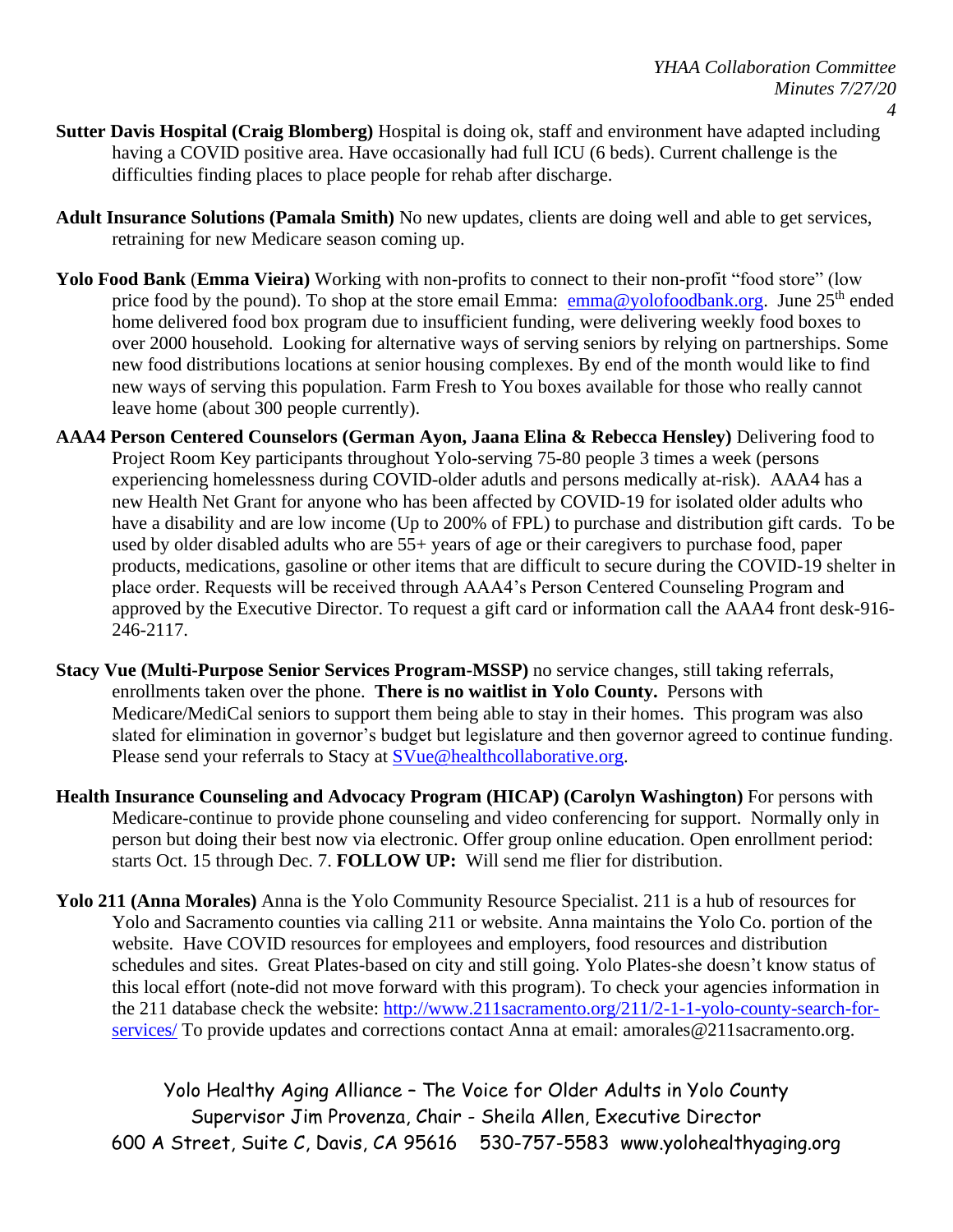- **Yolo Co. Public Health-Infectious Disease Program (Lupita Vital)** Flu season just around the corner. Planning a large community distribution schedule to provide flu vaccine and as an opportunity to practice immunization distribution for when COVID vaccine becomes available. Will send schedule and flier when ready.
- **Yolo District Attorney Elder Protection Unit (Lindsey Hall-victim advocate, Kelly Trillo-paralegal)** Assisting with real estate fraud, restraining orders. Volunteers have returned to help via phone. Maintain list of current scams.<https://www.yolocounty.org/law-justice/fraud-alerts>
- **Long Term Care Ombudsman (Randy Dinning)** Want to get back inside skilled nursing facilities (SNF) and Assisted Living Facilities to assure residents are ok. It has been very difficult not to have physical presence. Started staging for re-entry recently but because of outbreaks not able to go. Working with Resident Councils to get information on status in facilities. Residents, with assistance of staff, have been using technology, Facetime, zoom, etc. to connect to family and friends. Ombudsman and others can do Advanced Healthcare Directives electronically. Stollwood SNF (a program of St. John's in Woodland) is permanently closing at end of September after a particularly difficult COVID outbreak. Ombudsmen are assisting in transition of remaining residents. There is a federal grant to investigate and address the issue of transitions out of nursing facilities to community. More information can be found from "The Consumer Voice", Sam Brooks, program manager, t: 202-332-2275, ext. 218. He is managing the \$750k CMS CMP grant.
- **IHSS (Elida Serratos)** still taking referrals, must have modified assessments, not going into the home (doing assessments via phone). To be eligible for IHSS but have "full scope MediCal" at any age. Staff are working from home. Main number is now a phone tree (not a person). Checking voicemails-so it may take a little bit longer to get a response.
- **Alzheimer's Association (Denise Davis)** Care and services for all kinds of dementia, caregiver support groups, 24-hour care and information line, over the phone consultations, have some respite funds (no Adult Day Programs so through in-home care services). Collaboration with Del Oro for caregiver education. International conference is online Sept. 21-22. Information and registration: [https://www.dementiaconference.com/?gclid=EAIaIQobChMIkvKUtpaD6wIVAr7ACh3AoQUcEAAY](https://www.dementiaconference.com/?gclid=EAIaIQobChMIkvKUtpaD6wIVAr7ACh3AoQUcEAAYAiAAEgIV4fD_BwE&gclsrc=aw.ds) [AiAAEgIV4fD\\_BwE&gclsrc=aw.ds](https://www.dementiaconference.com/?gclid=EAIaIQobChMIkvKUtpaD6wIVAr7ACh3AoQUcEAAYAiAAEgIV4fD_BwE&gclsrc=aw.ds)
- **Public Authority (Rossana Vigil)** continued to function during COVID. Enrolling new IHSS providers remotely. Local fingerprinting sites remain open so can still be processed. "Home Care Now"emergency backup providers for persons whose provider is not available. Still have providers available for this program. Protective gear for providers-gloves and masks for providers and consumers. Providers-soap and hand sanitizer. N95 masks for providers caring for COVID positive cases.
- **Adult Protective Services (Josephina Elliot)** Still taking reports 24 hours a day. Send in the fax but must then follow up with a call (required). Most client interactions are by phone but will do in person visit if needed.

**Yolo Co. Public Guardian (Jessica Gojkovich)** client case management and assessment being done mostly by phone only. New director of HHSA Adult and Aging branch is Ian Evans, email: ian.evans@yolocounty.org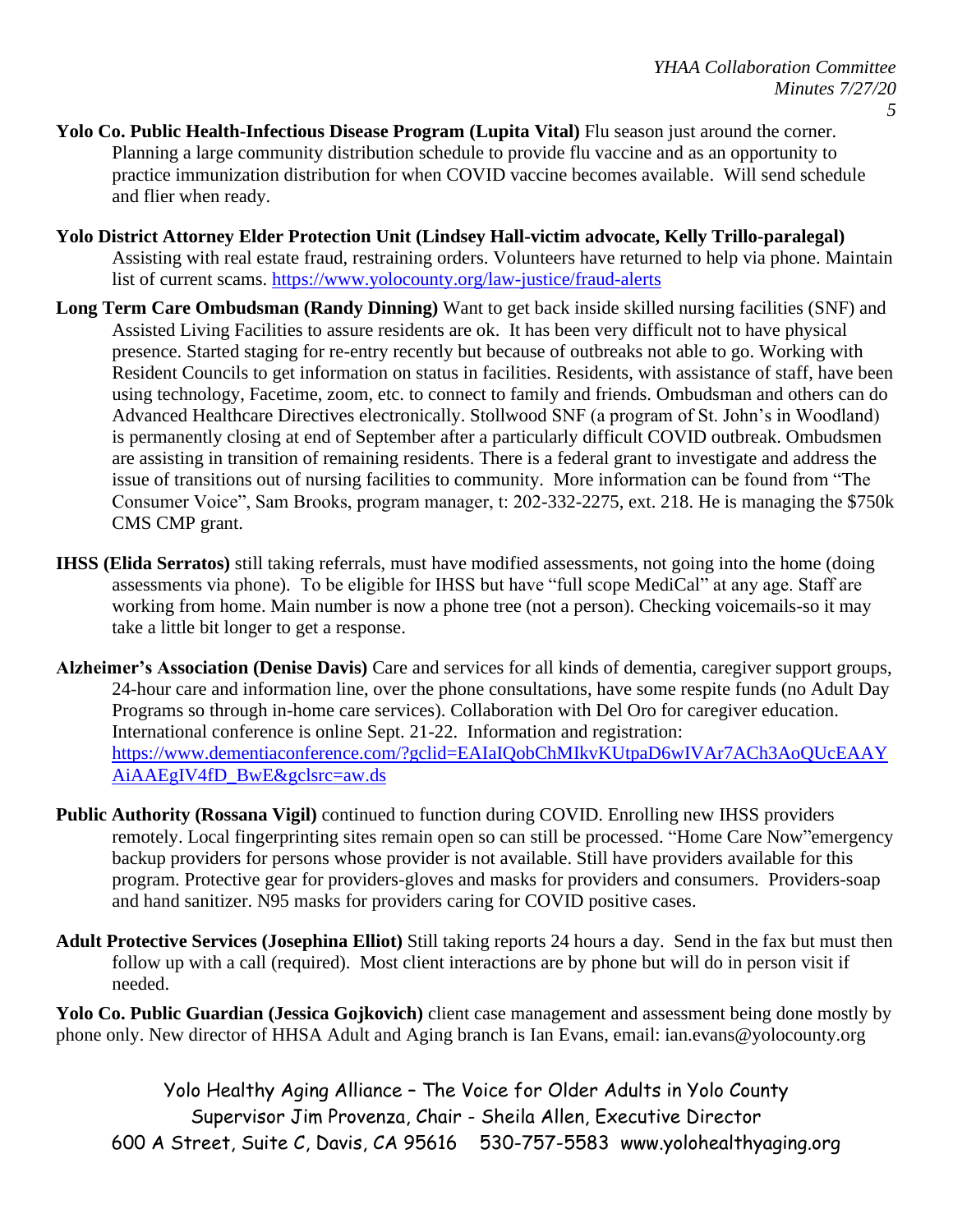- **Davis Senior Center (Lisa DeAmicis)** working from home since the start of shelter in place. Occasionally a few staff go in. Center is closed but some Senior Center programs are happening via Zoom e.g: ukulele, bingo, movies. Staff are calling isolated participant via phone. Current the Davis Senior Center is a COVID testing site for Yolo Co. residents.
- **Del Oro Caregiver Resource Center (Michelle Nevins)** help support families that are caring for people in the home. Funding still in place! Funding for persons caring for people over age of 60. Providing counseling and virtual support groups. Respite care-ramping up as AAA4 contract still not in place. Intakes are via Zoom or telephone. Caregiver education and additional program information:<https://www.deloro.org/>
- **Resources for Independent Living (Brandi Bluel)** limited funding for people behind on rent for food and PG&E. Have helped 30 people and funding now gone. New program for persons with speech disabilities do a demonstration on an ipad to assess. Consumer can keep ipad 2 days to 2 weeks and then apply for a long term loan of an ipad. Program goal is to increase the ability of persons with speech disabilities to live independently. Need signature from Speech Therapist to qualify. Back to working remotely. PG&E grant-funds for charging station for power outages. Call office to sign up 916-446- 3074. Only for medical necessary power for Yolo.
- **St Luke's Navigator (Loran Vettner)** utilize the resources from this group and connect persons in the community to services. Woodland Personal Care pantry is open and running at the United Methodist Church in Woodland <https://www.umcwoodland.org/>
- **WeCareforYolo (Kelli Villanueva)** fortunate not to have many caregivers out sick. Still providing care throughout Yolo. Glad to have this group to give resources to people and appreciate the information.
- **Legal Services of Northern California (Alysa Meyer)** Provide free civil legal services. Housing, health, income maintenance and civil rights. Very busy now. Working virtually since mid-March. Appearing in court, especially for elder restraining orders. Getting ready for flood of evictions in Aug. Send people to LSNC if they received eviction notice.
- **Yolo Home Care Co-op (Kim Coontz, Jamie Duong)** received license in Feb. Have website but have not opened yet. Hoping to open in Oct.

## **6). Update on Yolo Healthy Aging Alliance activities** (Sheila Allen)

**a. Friendly caller program**- <https://www.yolohealthyaging.org/phone-friend-forms> **b. Annual Fundraiser**, 10<sup>th</sup> Anniversary Celebration and Senior Superstar Awards. Rescheduled to Sunday, Oct. 4, 2020, 4p-5:30p, a virtual event. Collaboration Committee Sponsorships still needed. Sponsorships, tickets and information at<https://www.yolohealthyaging.org/annual-fundraiser-1> **c. ADRC-**YHAA is working with Agency on Aging-Area 4 and Resources for Independent Living to create the Yolo Aging and Disability Resource Connection (ADRC). Have reached "emerging status" and are eligible for planning funds from the state. When COVID restrictions are lifted will be adding an office in Woodland area for services.

**d. Census Program** – There still is time to complete the census: [https://2020census.gov/.](https://2020census.gov/) Results will impact funding and representation. Please help get the word out.